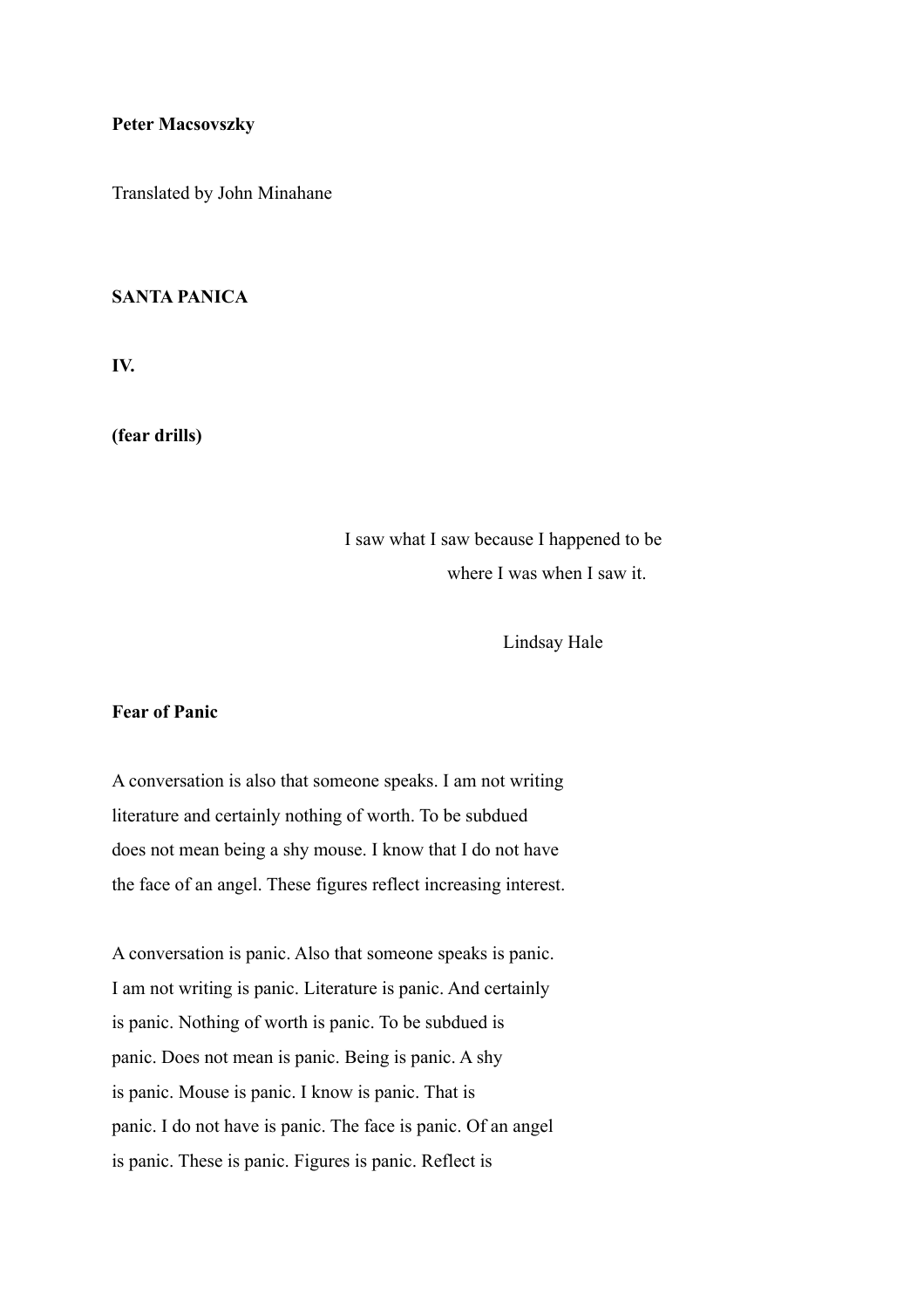panic. Growing is panic. Interest is panic.

Fear of being judged by others. Avoiding situations. With low self-assurance. And fear of criticism. Expressed in complaints. Blushing. Tremors in the hands. Compulsion to urinate. Any of these manifestations will be a first-order problem. The symptoms may escalate to attacks.

#### **Fear of Utopia**

When is there a need to assess the plans for the rubbish economy. We will clarify the facts. That I am not writing does not mean that I have no interest. By what right do you wish to condemn your neighbour.

The expiring nymph who is wept for by an impotent satyr with dog on an abandoned seashore... We know that the author of this scene had an ability to discover visions in the structure of gobs of spit...

(He couldn't stand children. Crying. Men. Cough. Bells peal. Or monks sang. And when there was rain. It runs down from the sky. Piero loved to look at that. How it reflected on the rooftops.)

It is situated right by the church of Santa Maria in Cosmedin and ahead of them a long queue forms. But they were also seeking places linked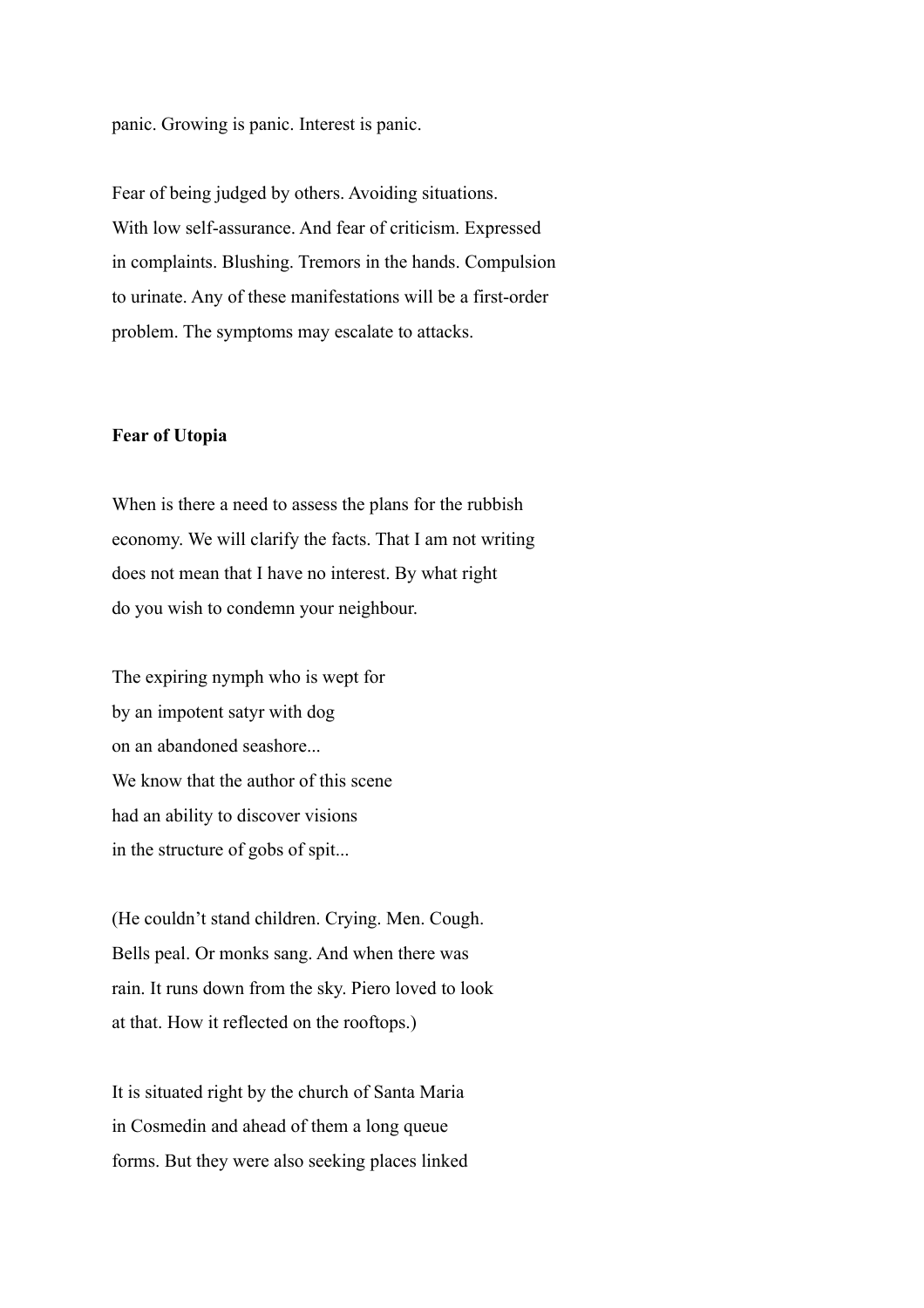purely with this film – the apartment on Via Margutta 51 or the hairdresser's on Via della Stamperia 85.

And he crumbled to earth. He went scared of lightning and when the thunder roared that would wrap himself in his cloak. Quickly he shut doors and windows and crouching in the corner of the room. She eased

into a storm. Fear of storms is a natural occurrence. It stimulates instincts. How to cope. Consider the aesthetic element. To glimmer beauty on the ascent. Explain the small chances of lightning. Frightful to train. A person in trust.

**V.** 

## **(procession)**

## *Shops that rent masks for our self-torturing being*

## Vítěslav Nezval

## **Discordances**

Smileys change the way of working of our brain. People justifiably feel they have been deceived. If you want something which you have never yet had do something. To judge the facts does not mean to condemn. I believe that everyone has their guardian angel. It is unheard-of to demand the ruin of one's fellow-man.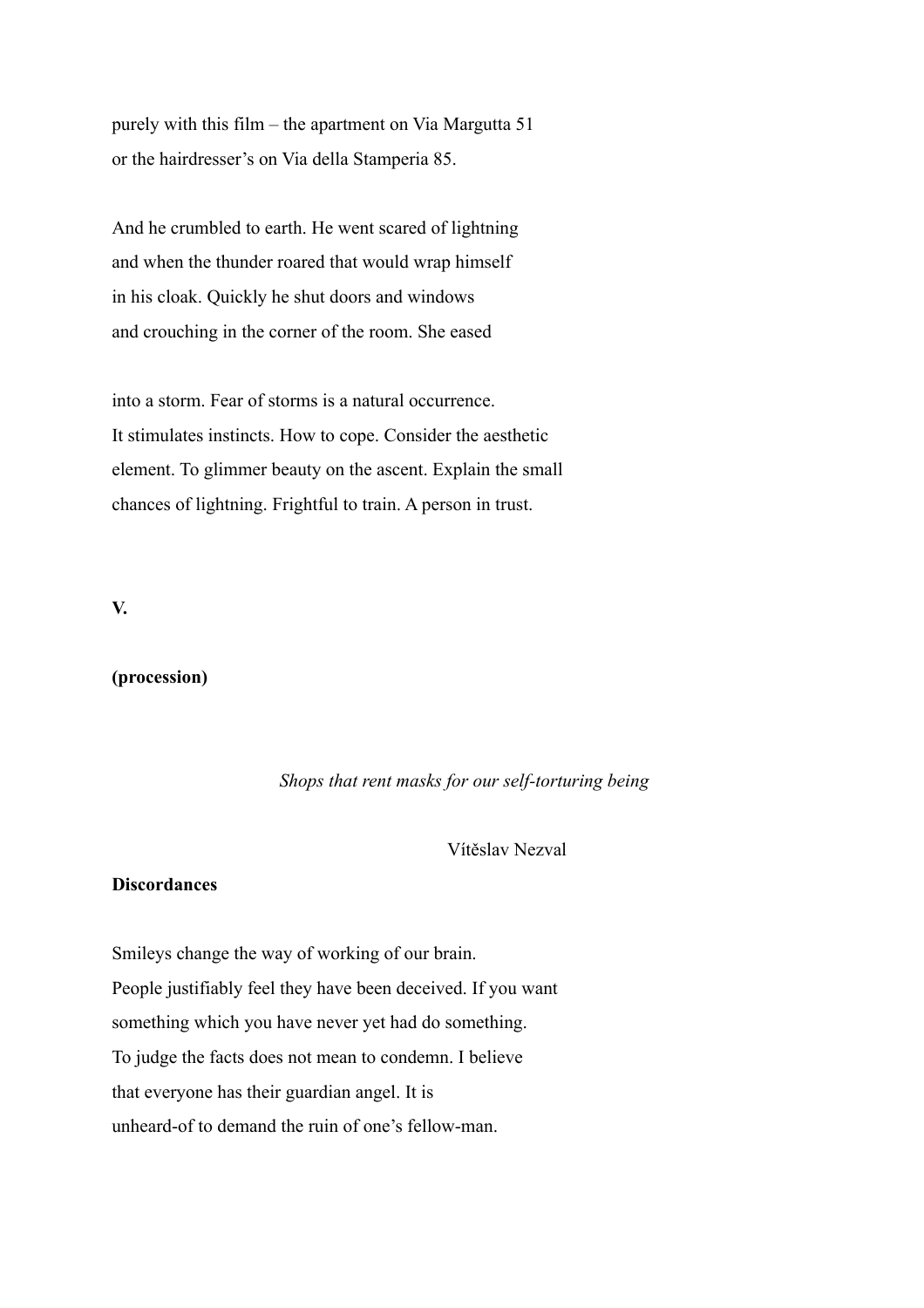Smilers are changes the way of working of our brain. People justifiably feel swindled. If you want something that you've never had to do something. Let us take the facts I do not condemn. I believe that everyone has their guardian angel. That is unheard-of. Therefore they demand the destruction of their fellow-man.

Smilers are changes the way of our brain to work. People justifiably feel swindled. If you want something you've never had to do nothing. Let us take the facts to condemn. I believe that everyone has a guardian angel. That is unheard-of because they demand the destruction of their neighbour.

It is unheard-of thus to demand the ruin of one's fellow-man. I believe everyone has their guardian angel. To judge the facts does not mean to condemn. If you want something you've never yet had do something. People justifiably feel they have been swindled. Smileys change the way of working of our brain.

It is unheard-of by this means one demands the destruction of one's neighbour. I believe everyone has its guardian angel. Review not to condemn the facts. If you want something else never did anything. People justifiably feel swindled. Smilers are changes the way of functioning of our brain.

It is unheard-of by this means one demands destruction of one's neighbour. I believe that everyone has a guardian angel. Review not to condemn the facts. If you want something else never did anything. People justifiably feel swindled. Smilers are changes the way of our brain works. Change the adjustments back.